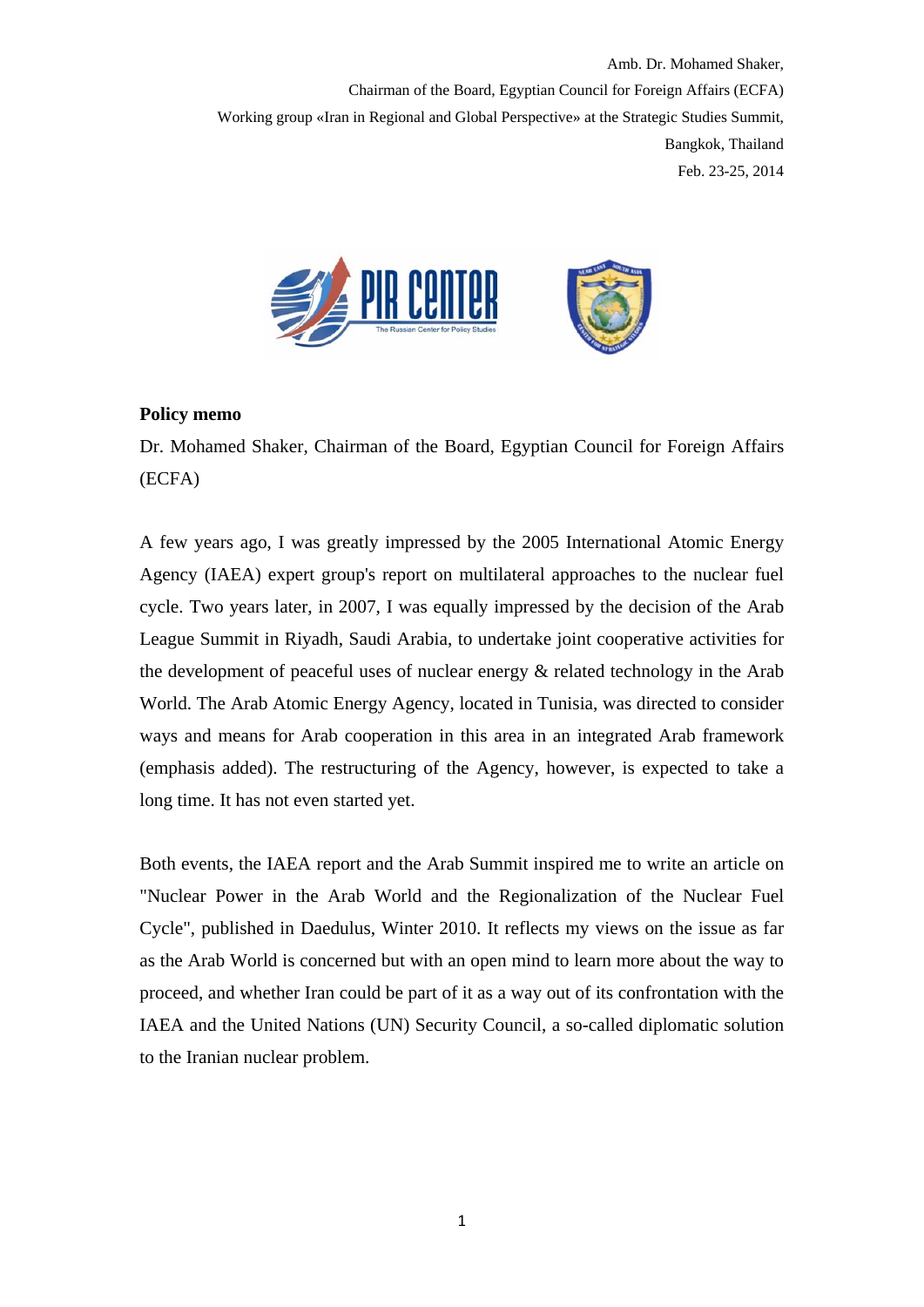Amb. Dr. Mohamed Shaker, Chairman of the Board, Egyptian Council for Foreign Affairs (ECFA) Working group «Iran in Regional and Global Perspective» at the Strategic Studies Summit, Bangkok, Thailand Feb. 23-25, 2014

Likewise, the Agreement signed in Geneva on 23rd November 2013 between Iran and the 5+1 group, and the further negotiations required, revived as well my interest in the regionalization of the nuclear fuel cycle.

The Agreement and its implementation should be considered as a first step towards a longer accommodation that may or may not involve Iran's Arab neighbors who so far were kept away from the negotiations as if they did not matter, although they would have been the first to suffer dire consequences if the negotiations had failed.

Regionalization of the nuclear fuel cycle in its ideal or optimal form may indicate to some extent self-reliance and probably a division of labor or expertise, among its participants. It is quite possible, and even desirable, that no one participant in the cycle would have all the essential elements of the cycle. Its operation would greatly depend on the cooperation and coordination between its members and not in isolation from other states or similar groups.

With regard to enrichment, a consensus almost exists: All sensitive nuclear technologies should preferably be internationalized or regionalized.

The advantages of regionalization:

- Regionalization would be a gradual build-up. It will proceed in phases.
- Every individual state would have a say in one way or another.
- Economies of scale in the operation and the running of such an enterprise.

• The existence of effective regional control as well as international control by the IAEA.

Regional effective control would be the basis and the prelude to international control by the IAEA. With both levels of control, we would minimize risks and guarantee international responsibility. We should learn from the Euratom experience, and maybe ABBAC, as unique arrangements, involving Argentina, Brazil, and the IAEA, and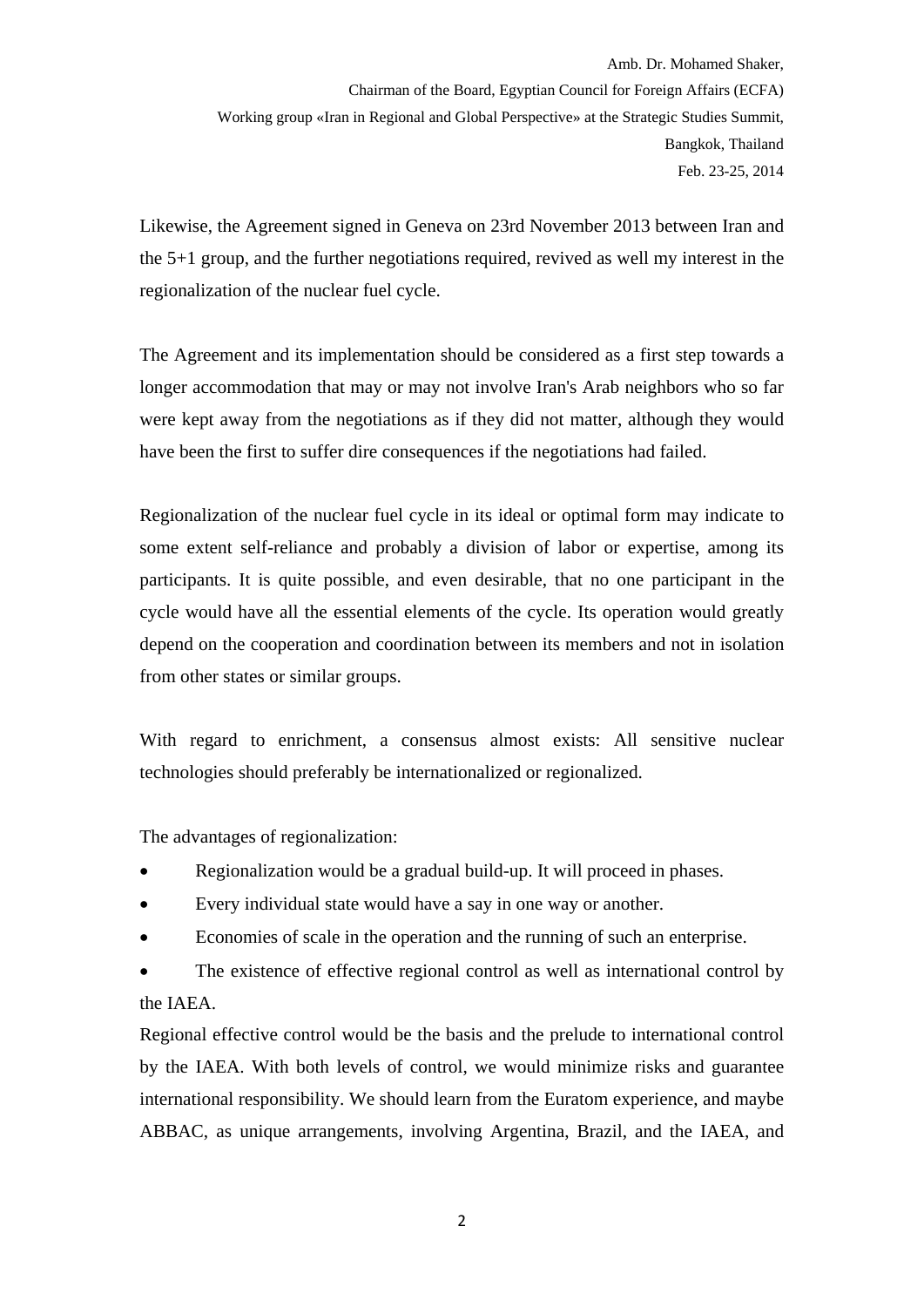Chairman of the Board, Egyptian Council for Foreign Affairs (ECFA) Working group «Iran in Regional and Global Perspective» at the Strategic Studies Summit, Bangkok, Thailand Feb. 23-25, 2014

under the umbrella of the Agency for the Prohibition of Nuclear Weapons in Latin America and the Caribbean (OPANAL).

Strengthening non-proliferation norms, each party to the cycle will be checking on the others.

• Bridging the gap between the developed and the less developed countries in the nuclear technology.

• Regionalization in the Middle East may facilitate the establishment of a WMD-Free Zone in the Middle East. One must admit that the WMD-Free Zone itself may lead to a regional nuclear fuel cycle.

In all modesty and as a follow up on the Arab nuclear fuel cycle, I believe that the internationalization or the regionalization of the sensitive technologies in Iran is the way out of the present crisis. It may not only be the ideal diplomatic solution we are all seeking, but also a technical, economic, and political solution as well, a so-called multifaceted solution.

What does this solution mean? It means that Arab neighbors of Iran, whether individually or as members of an Arab nuclear fuel cycle in the making would be sharing Iran in the ownership and the management of its sensitive technologies without necessarily having access to the technologies themselves, which will remain the private domain of Iran. Moreover, each party to such an agreement would be checking on the others, thereby strengthening non-proliferation norms.

Arabs and Iranians will certainly have to agree on such an arrangement, and the world at large as well. This would be an ideal way to bring the two civilizations closer to each other, Arabs and Persians, Shiaa and Sunni Muslims, which would open avenues of cooperation as well as overcoming and settling problems that have kept them far apart on many crucial issues in the region.